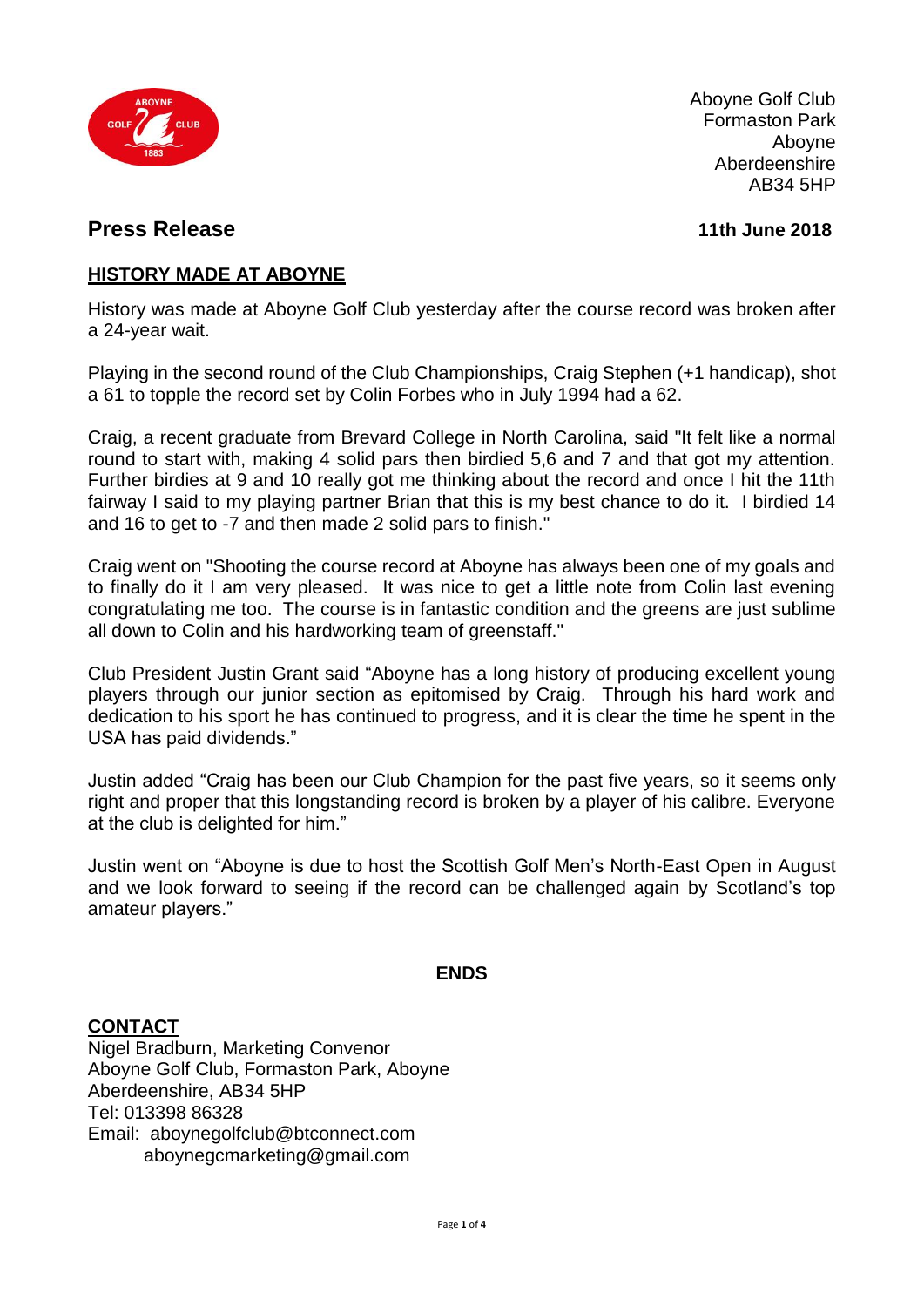## **PHOTO**



# **Craig Stephen**

|                                    | <b>COMPETITION</b> |                                                              | Rul 2<br>Club Championship |            |        |                 |                   |   |                         |                              | <b><i>ROMA BI PLAYAJANA</i></b><br>which tee used. |                                                                       |                 |
|------------------------------------|--------------------|--------------------------------------------------------------|----------------------------|------------|--------|-----------------|-------------------|---|-------------------------|------------------------------|----------------------------------------------------|-----------------------------------------------------------------------|-----------------|
| DATE<br>10/06/2018                 |                    |                                                              | TIME                       |            |        |                 |                   |   | Handicap                | <b>Strokes</b><br>Rec'd      |                                                    | PAR<br>68<br><b>SSS</b><br>69<br><b>PAR</b><br>68<br><b>SSS</b><br>68 |                 |
| 01883<br>Player A<br>CRAIG STEPHEN |                    |                                                              |                            |            |        |                 |                   |   | $+1$                    |                              |                                                    |                                                                       |                 |
|                                    | Player B           |                                                              |                            |            |        |                 |                   |   |                         |                              | <b>PAR</b><br><b>SSS</b>                           | $^{72}_{72}$                                                          |                 |
| Hole                               | Marker's           | Name                                                         | White                      | Yellow     | Par    | Stroke<br>Index | Player's Score    |   | Nett<br>Score           | $W = 4$<br>$H = 0$<br>Points | Red<br>Yards                                       | Par                                                                   | Stroke<br>Index |
|                                    | Score              |                                                              | Yards                      | Yards      |        | 12              | $\mathbf{A}$<br>3 | B |                         |                              | 230                                                | 4                                                                     | 17              |
| 1                                  |                    | Road                                                         | 238<br>385                 | 227<br>376 | 3<br>4 | 6               | 4                 |   |                         |                              | 353                                                | 4                                                                     | 3               |
| $\overline{2}$                     |                    | <b>D</b> vke                                                 |                            | 362        | 4      | 8               | 4                 |   |                         |                              | 362                                                | 4                                                                     | $\overline{7}$  |
| 3                                  |                    | Formaston<br>Teuchit                                         | 380<br>157                 | 151        | 3      | 18              | 3                 |   |                         |                              | 153                                                | 3                                                                     | 16              |
| $\overline{4}$                     |                    |                                                              | 392                        | 382        | 4      | $\overline{2}$  | 3                 |   |                         |                              | 314                                                | 4                                                                     | 5               |
| 5                                  |                    | Plateau<br><b>Grants Lochie</b>                              | 360                        | 345        | 4      | 14              | 3                 |   |                         |                              | 319                                                | 4                                                                     | 11              |
| 6                                  |                    | <b>Auld Line</b>                                             | 482                        | 470        | 5      | 4               |                   |   |                         |                              | 448                                                | 5                                                                     | 9               |
| $\overline{7}$                     |                    |                                                              | 164                        | 154        | 3      | 16              | 4<br>3            |   |                         |                              | 139                                                | 3                                                                     | 13              |
| 8                                  |                    | <b>Mortlich</b>                                              |                            | 380        | 4      | 10              | 3                 |   |                         |                              | 377                                                | 4                                                                     | $\mathbf 1$     |
| 9                                  |                    | Loch                                                         | 391                        | 2847       | 34     |                 | 3 <sub>O</sub>    |   |                         |                              | 2695 35                                            |                                                                       |                 |
|                                    |                    | PLEASE AVOID SLOW PLAY, REPLACE DIVOTS AND REPAIR PITCHMARKS | <b>OUT 2949</b>            |            |        |                 |                   |   |                         |                              |                                                    |                                                                       |                 |
| 10                                 |                    | <b>Bonnyside</b>                                             | 503                        | 469        | 5      | 11              | 4                 |   |                         |                              | 424                                                | 5                                                                     | 6               |
| 11                                 |                    | <b>Valley</b>                                                | 391                        | 382        | 4      | 5               | $\overline{u}$    |   |                         |                              | 372                                                | 5                                                                     | 15              |
| 12                                 |                    | Lochnagar                                                    | 175                        | 165        | 3      | 15              | 3                 |   |                         |                              | 148                                                | 3                                                                     | 8               |
| 13                                 |                    | <b>Fernie Brae</b>                                           | 413                        | 379        | 4      | 1               | 4                 |   |                         |                              | 313                                                | 4                                                                     | 4               |
| 14                                 |                    | <b>Burn</b>                                                  | 179                        | 172        | 3      | 13              | 2                 |   |                         |                              | 154                                                | 3                                                                     | 10              |
| 15                                 |                    | Ladywell                                                     | 376                        | 352        | 4      | 7               | 4                 |   |                         |                              | 339                                                | 4                                                                     |                 |
| 16                                 |                    | <b>Darach Mor</b>                                            | 436                        | 414        | 4      | 3               | 3                 |   |                         |                              | 395                                                | 5                                                                     | 14              |
| 17                                 |                    | <b>Queens Hill</b>                                           | 351                        | 342        | 4      | 17              | 4                 |   |                         |                              | 307                                                | 4                                                                     | 12              |
|                                    |                    |                                                              | 230                        | 222        | 3      | 9               | з                 |   |                         |                              | 215                                                | 4                                                                     | 18              |
| 18                                 |                    | Hame                                                         |                            |            |        |                 |                   |   |                         |                              |                                                    | 37                                                                    |                 |
|                                    |                    | IN                                                           | 3054                       | 2897       | 34     |                 | 31                |   |                         |                              | 2667                                               |                                                                       |                 |
|                                    |                    | <b>OUT</b>                                                   | 2949                       | 2847       | 34     |                 | 30                |   |                         |                              | 2695                                               | 35                                                                    |                 |
|                                    |                    | <b>TOTAL 6003</b>                                            |                            | 5744 68    |        |                 | $\epsilon$ 1      |   |                         |                              | 5362                                               | 762                                                                   |                 |
|                                    |                    | <b>TABLEFORD</b><br>OMV <sub>19</sub><br>HIPAGE              | <b>HANDICAP</b>            |            |        | $\tau$ (        |                   |   | Holes won<br>Holes lost |                              |                                                    |                                                                       |                 |
|                                    |                    | 생명                                                           | <b>NETT</b>                |            |        | 62              |                   |   |                         |                              | <b>Result </b>                                     |                                                                       |                 |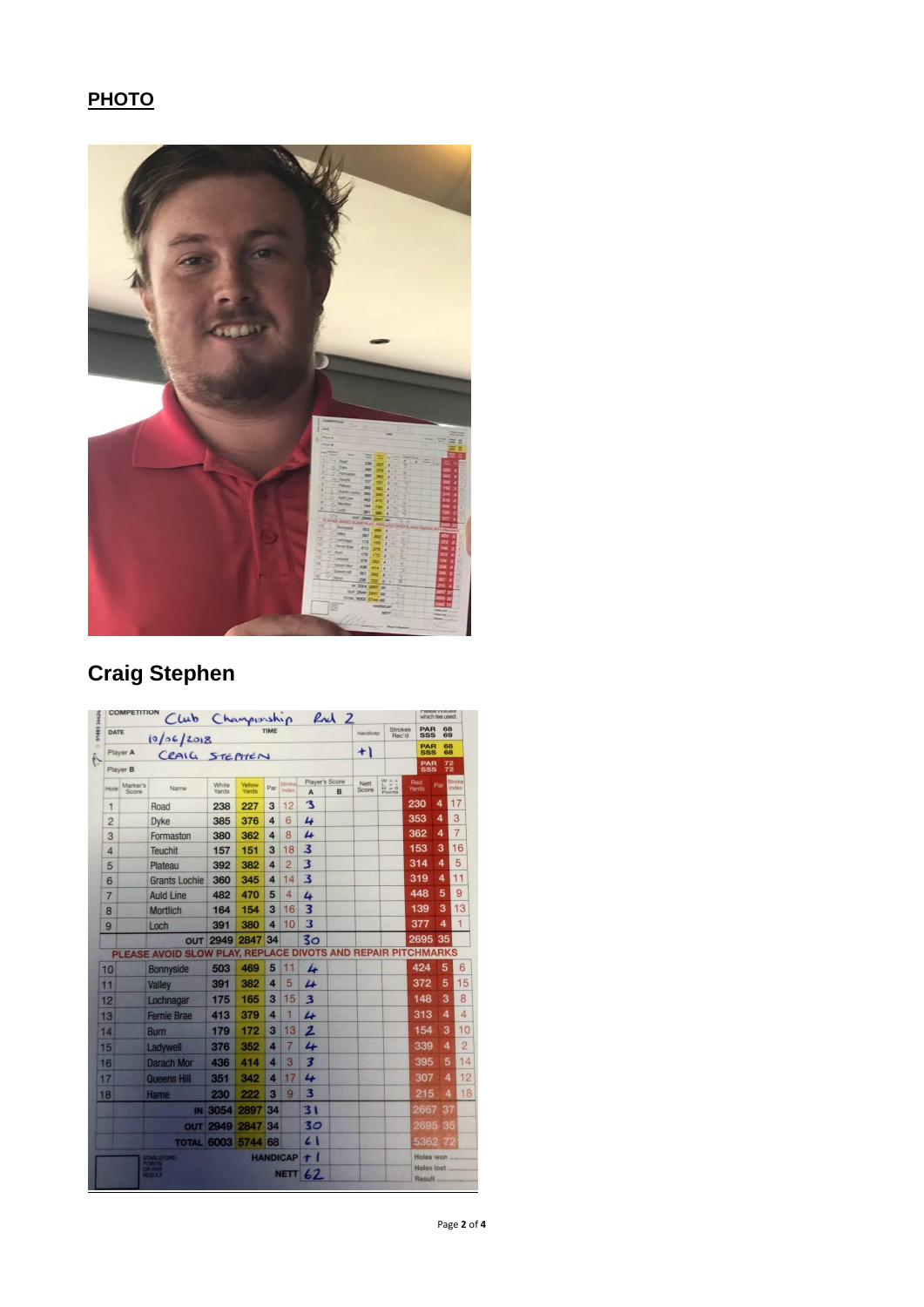## **Notes to Editors**

The oldest club on Royal Deeside, Aboyne is an immaculately maintained, challenging golf course with spectacular views of the surrounding hills & countryside.6000 yards of impeccable fairways and faultless greens - a golfer's haven. Aboyne embraces every golfer, from beginner to Scottish International.

Our welcoming, family friendly clubhouse allows you to soothe away your cares on our sunny balconies, where you may catch a glimpse of ospreys, otters or the swans on the Loch. Aboyne is the understated jewel in Aberdeenshire's golfing crown.

Our long-established course has won many plaudits as one of the most memorable tests of inland golf in Scotland. Designed by Archie Simpson and updated by renowned architect Martin Hawtree, such is Aboyne's unique terrain and growing reputation it has been selected in recent years by our governing body to host the Scottish Golf Women's County Finals and the Men's NE Open – the flagship event in the North East District calendar and a world amateur ranking event. We have also been honoured to chosen by The R&A to host the LGU Coronation Foursomes Regional Finals in 2018.



Come and play our unique topography and enjoy one of the most varied and respected courses in 'The Home of Golf'.

Visitors are delighted with the contrast found between the front and back nine. The course presents a rich variety of memorable holes making the most of the natural variations in the terrain, which is a mix of rolling parkland with inviting fairways and elevated links-like heathland with tighter targets. Mature trees and water also come in to play on many holes.